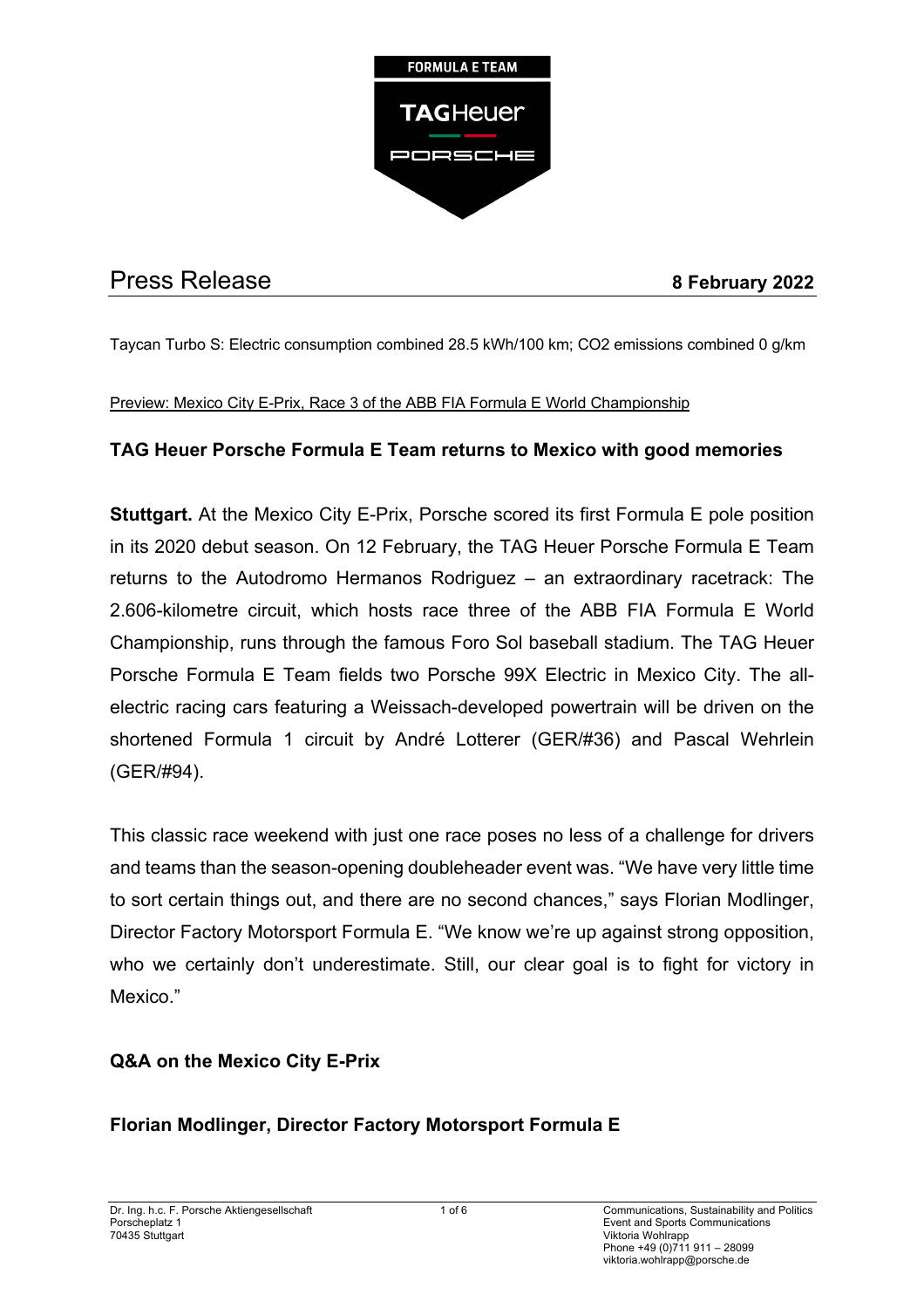# **The season-opening races in Diriyah were your first at the helm of the TAG Heuer Porsche Formula E Team. How was it?**

"It was great to see how hard the team worked through the night after race 1 to come back strong the next day. We analysed many things and came to the right conclusions. Looking ahead to Mexico and the rest of the season, I'm thrilled to be working with such a highly motivated team."

# **What worked well in Diriyah and what didn't? What was your main focus in preparing for Mexico?**

"Essentially, the technical and operational aspects such as reliability, car preparation and the event procedures went well. What we need to improve on is the qualifying speed so that we can get both of our drivers into the shootout. Another important issue in race 1 was energy management. We managed to improve this significantly for race 2, but we still have a lot of work to do to find even more potential."

# **What are your thoughts on the new regulations, particularly in qualifying and the additional race time after a safety car phase?**

"The extra time worked really well in the first race. It didn't work out in race 2 because the race finished with a late safety car phase. That was unfortunate for André and Pascal and denied them the chance of achieving a better result. I think the new qualifying mode is excellent. It's not only fairer on the drivers but the one-on-one duels make it more spectacular for the spectators at the track and for TV viewers. All in all, a big improvement."

# **André Lotterer, Porsche works driver (#36)**

# **You started the new season much better than last year. Are you satisfied with the first races?**

"The qualifying went well in Diriyah and we had a chance for a podium spot in both races. That was something positive. But in the first race, I lost ground due to energy management issues, in the second race the safety car ruled out a final attack. Without the safety car, the rest of the race would definitely have been as thrilling. In that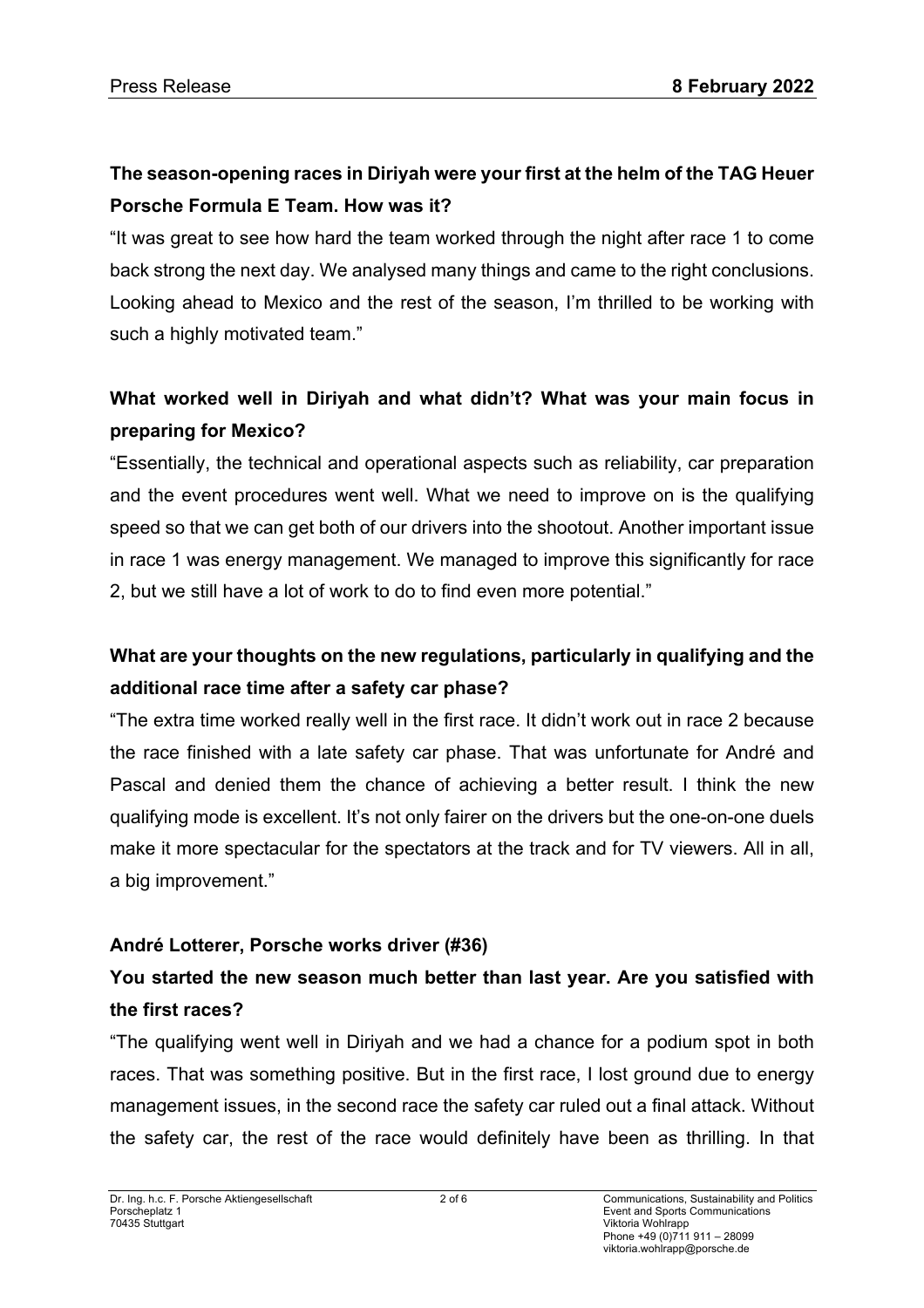respect, I left Diriyah with somewhat mixed feelings, but at least I took a few points home with me."

### **How do you like the rule changes, especially the new qualifying format?**

"The new format is definitely a big step forward to ensure better parity between competitors. You get into the flow better, and the head-to-head duels through to the pole position finale are exciting for teams and drivers – and for fans, too, of course."

#### **What are you expecting in Mexico?**

"I secured pole position in Mexico in my first Formula E season for Porsche. It would be fantastic if I could do that again. Obviously, we want to win every race, that's our goal. But in this fiercely competitive world championship, it's also important to earn points from every race to ultimately be in the running to win the title."

#### **Pascal Wehrlein, Porsche works driver (#94)**

# **Your points tally in Diriyah didn't meet your expectations. Were there any positive aspects?**

"We were consistently fast. The only thing that didn't work out perfectly for me was the qualifying sessions. In the first race, we learned a great deal about energy management and we implemented these findings in the second race. Had the safety car not been deployed shortly before the flag, I'm sure we could've gained a few positions because we made very good use of our energy. Although Diriyah is not particularly relevant for the circuits we'll compete on this season, we've still gained some insights."

# **In season 7, the Mexico E-Prix was held in Puebla. Would you have preferred to go back to Puebla to race?**

"First and foremost, I'm looking forward to returning to Mexico. I have good memories of this country. I've always been fast there. Of course, I wouldn't have minded racing in Puebla again because we were strong there last year. But I'm certain we'll have a good package for Mexico City and that we're serious contenders for victory there."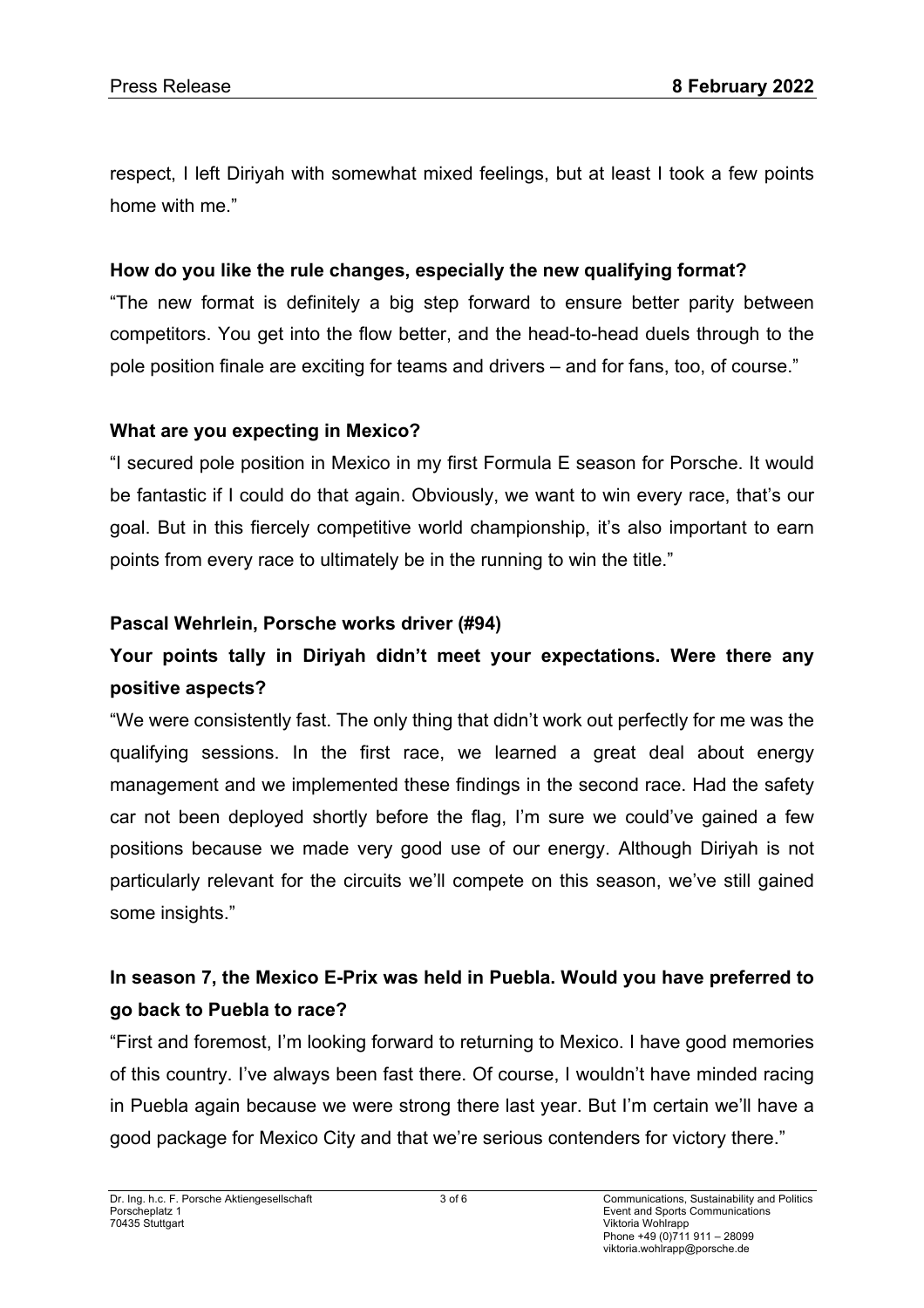# **What are your thoughts on this unique racetrack and the fans? Does the high altitude bother you?**

"The track is fantastic. I'm really looking forward to that. Turns five and six before the longest straight are particularly important because it's a good place to overtake at the end. Turn 16 is also critical. It's a sweeping right-hander that can't be taken at full speed and is tough on the tyres. Mexicans are avid motor racing fans. There's a real arena feeling in the infield of the stadium. And as far as altitude is concerned, you're out of breath a little faster and the altitude affects the car setup, but we know this from Puebla."

# **The racetrack**

The Formula E race will be contested on a shortened 2.606-kilometre version of the Formula 1 circuit in the Autodromo Hermanos Rodriguez, a racetrack built in honour of Mexican racing legends Pedro and Ricardo Rodriguez. The 16-turn circuit lies at an altitude of 2.285 metres and is the only permanent racetrack on this season's Formula E calendar. The racetrack is virtually unchanged compared to season 6 when Formula E last raced in Mexico City. The corner combination at the end of the back straight is exceptional: it runs through the Foro Sol baseball stadium. "The race in Mexico has always been a great experience," says André Lotterer. "The fans create a fantastic atmosphere and the track should suit our car well."

### **Live TV and Internet coverage**

The worldwide broadcasting schedule of the Formula E event in Mexico City is available on: **https://www.fiaformulae.com/watch/ways-to-watch.**

# **The Media Service**

The first photos from Mexico City will be available on the Porsche press database on 12 February CET. The report from race 3 follows on 13 February CET. Further information about the TAG Heuer Porsche Formula E Team will be posted live on the Twitter channel **@PorscheFormulaE**. All relevant information about the team, the drivers and the racing series can be found in the updated Porsche Formula E Media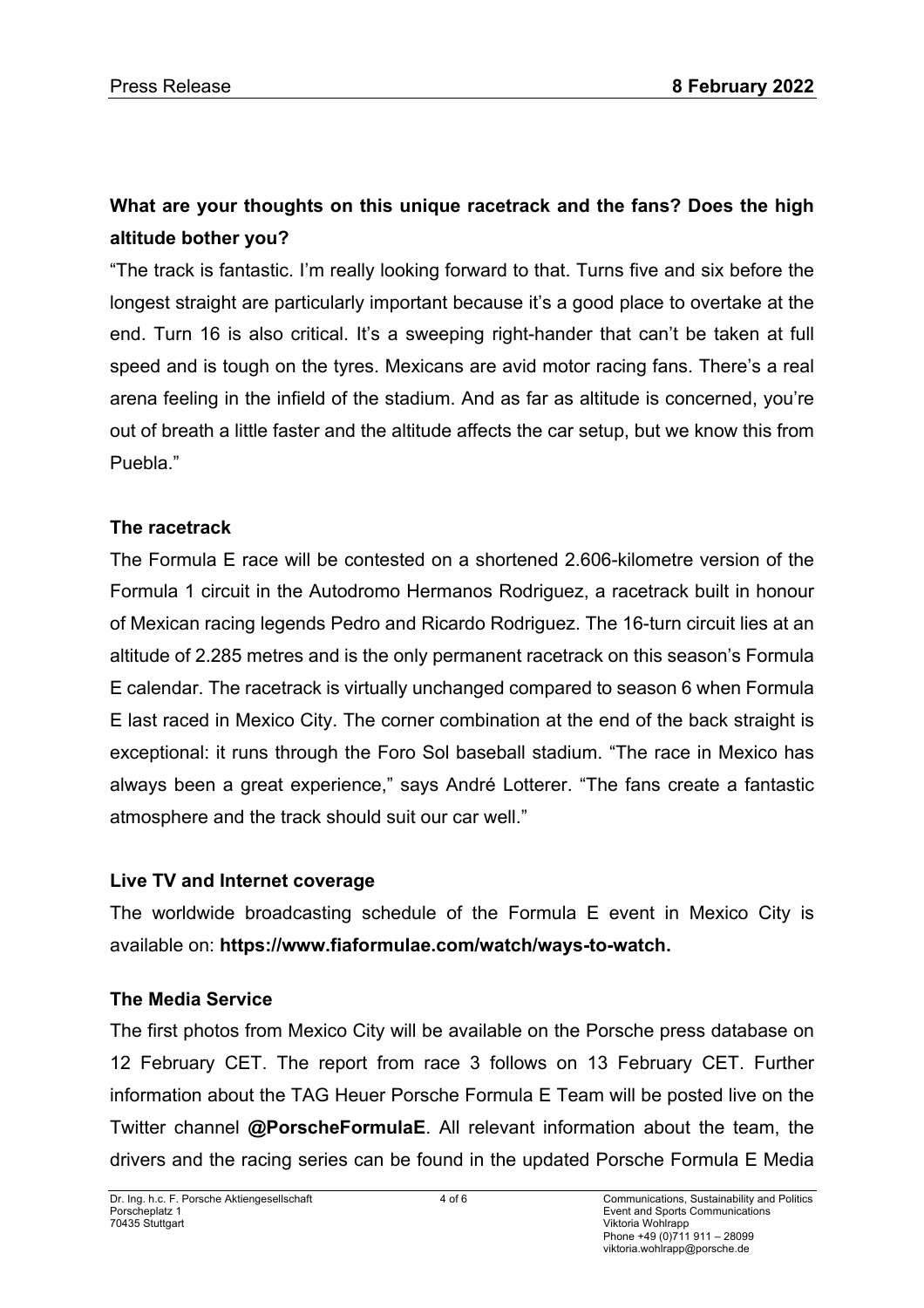Guide on **https://media.porsche.com/formula-e**. The content will be regularly updated over the course of the season and expanded with additional interactive material.

## **The Porsche 99X Electric**

Campaigning the Porsche 99X Electric, Porsche returned to open-wheel single-seater racing in 2019 after more than 30 years. The fully-electric racing car sporting the Weissach-developed Porsche E Performance Powertrain also serves as a development platform for the sports car manufacturer's fully-electric production models. Energy management and efficiency are important factors for success in Formula E and in the development of production cars. For the 2021/2022 season, the 99X Electric has a maximum output of 250 kW in qualification mode and 220 kW (last season 200 kW) in normal race mode. Attack Mode boosts the output to 250 kW (last season 235 kW). Maximum recuperation is 250 kW; the usable battery capacity is 52 Kilowatt-hours.

# **Porsche Taycan Turbo S as the new safety car**

Porsche is committed to Formula E safety: With the all-electric Taycan, the sports car manufacturer supplies the official safety car this season and underlines the importance of Formula E for Porsche Motorsport. Thanks to its driveability and safety as well as an output of up to 560 kW (761 PS), Porsche's first all-electric sports car is the ideal choice as a safety car in the first and only all-electric motorsport world championship. With Launch Control, the flagship model of the Taycan range accelerates from 0 to 100 km/h in 2.8 seconds and reaches a top speed of 260 km/h. The number 22 on the roof of the car is a salute to the 22 drivers who contest season 8 of the ABB FIA Formula E World Championship. The striking paintwork incorporates the colours of all eleven competing teams as well as the FIA and Formula E colours. The design symbolises the commitment of everyone involved and the common path towards the future of allelectric motor racing as well as visual expressions of social values such as diversity and community.

# **Formula E**